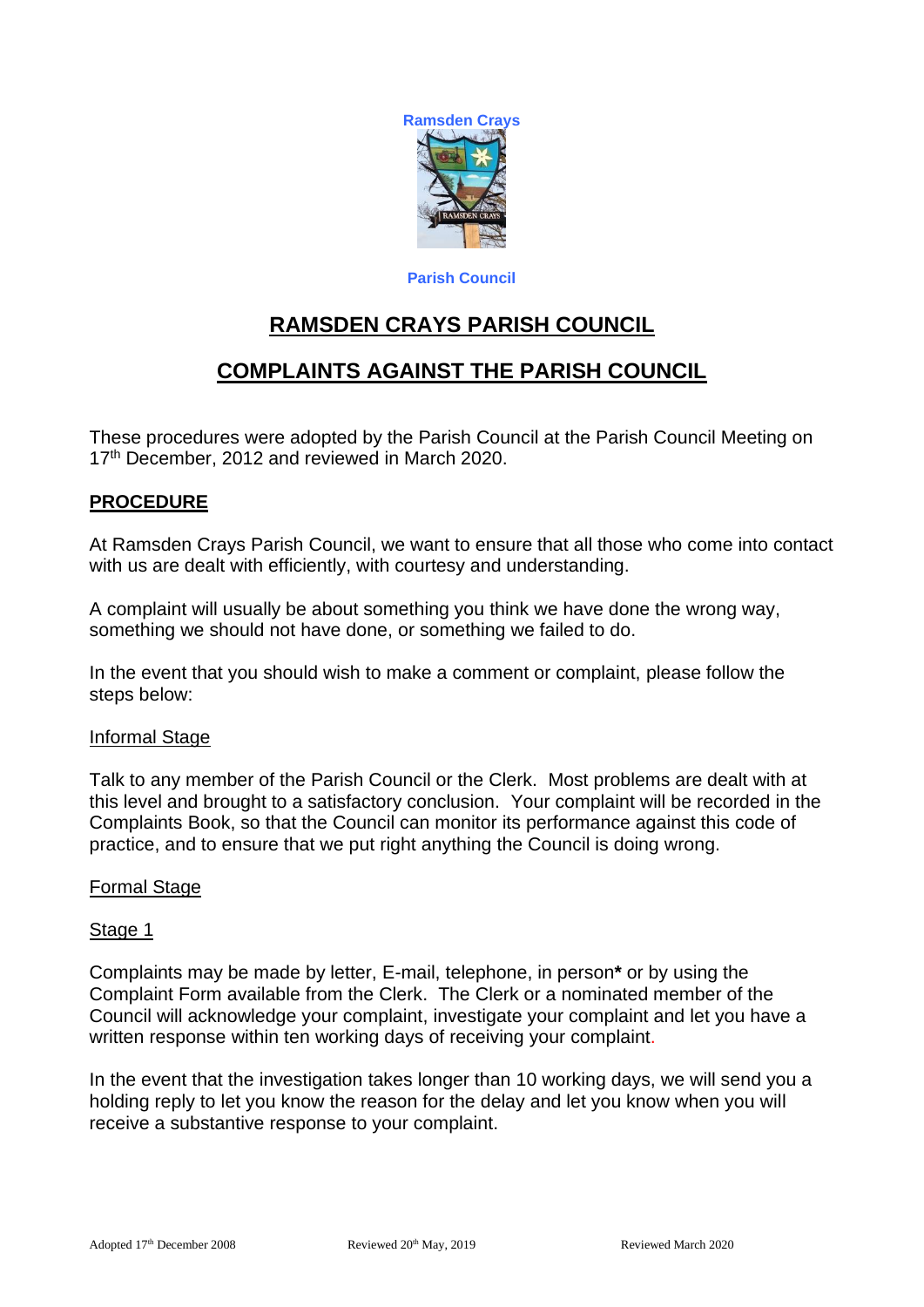## Stage 2

If you are not satisfied with the way in which your complaint was handled or the decision that was made, you should let us know by writing to the Chairman. In the letter you should let us know why you were not satisfied with either the way we handled your complaint at Stage 1 or the response we gave you. The Chairman will review the Stage 1 investigation and you will receive a substantive reply within 10 working days of receiving your letter.

The purpose of Stage 2 is to ensure that everything you raised in your original complaint has been looked at in detail and correctly addressed and, if not, to make sure that this now happens. The review may take longer than 10 working days. If this is the case we will let you know the reason for the delay in a holding reply and let you know when you will receive a substantive response to your complaint.

If you ask us to deal with an issue that does not fall within our complaints procedure we will let you know what other options may be available to you.

If you have difficulties in making a complaint or receiving a response at any stage of the procedure we will be pleased to help you in any way we can. Please call the Clerk on 07469702826 for assistance.

**\***Contact details for the Clerk and Parish Councillors can be found on the Council web-site or Newsletter.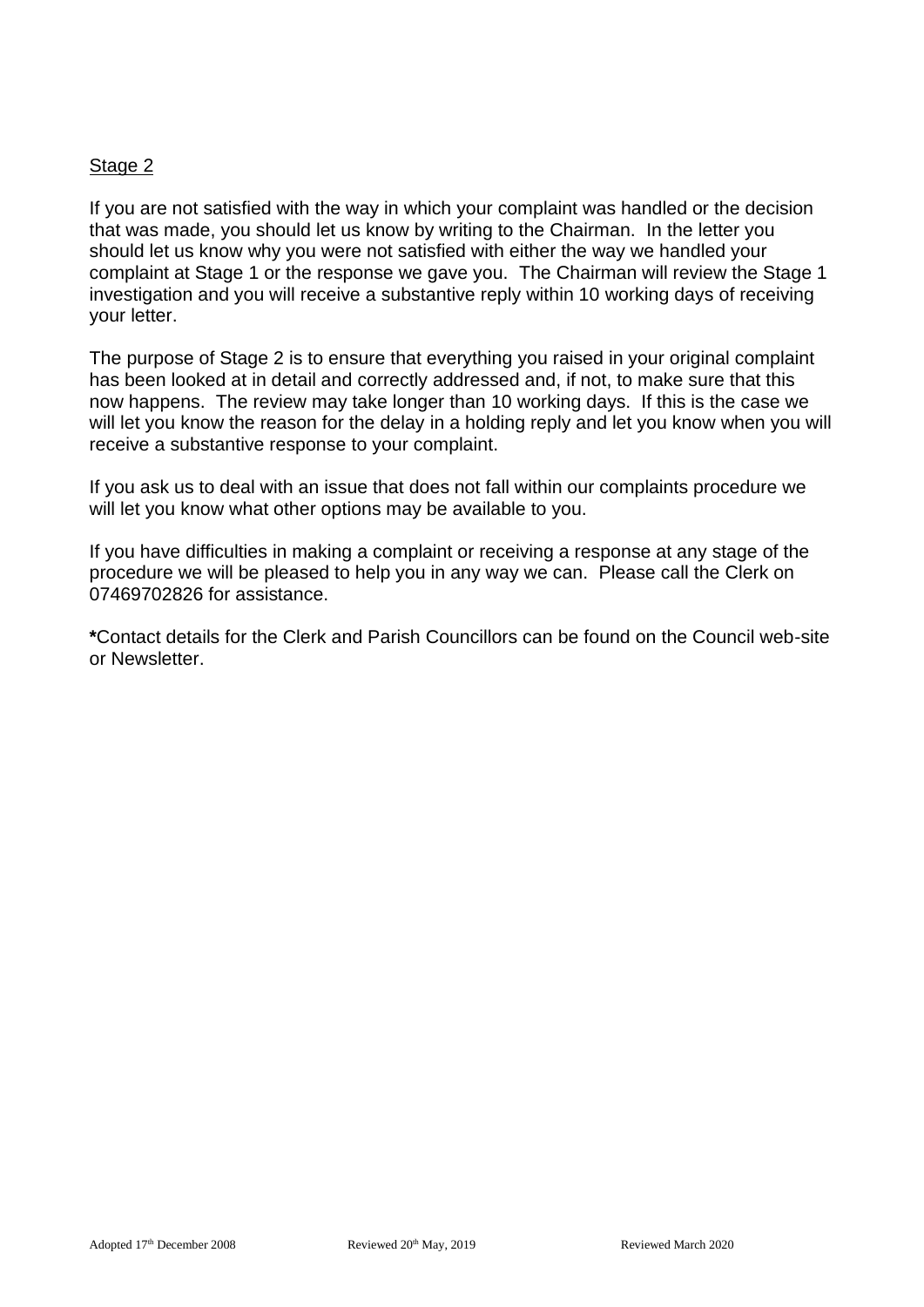

**Parish Council**

# **RAMSDEN CRAYS PARISH COUNCIL**

## **Complaint Form**

You are encouraged to fill in this form and return it to the Parish Clerk. Please help us to help you by giving as much information as you can. Continue on a separate sheet if there is not enough space on this form.

Your details (your details will not be given to the public or press)

Mr/Mrs/Miss (please circle appropriately) or Other (please state)

First name (BLOCK letters)

……………………………….…………………………………………

Surname (BLOCK letters)

……………………………………………………………………………

Your address

| Postcode             |
|----------------------|
| Daytime telephone no |
| Evening telephone no |
|                      |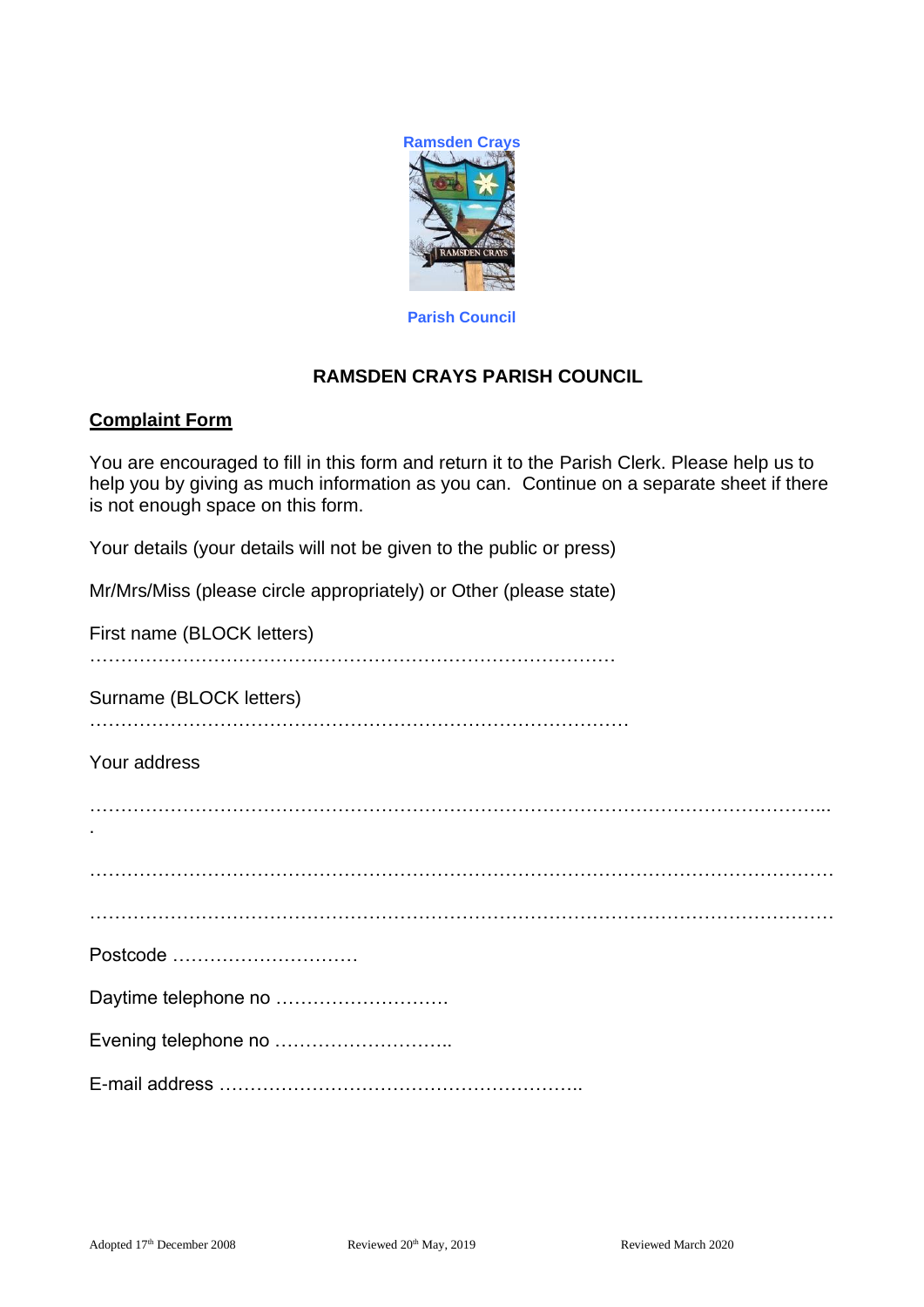# Your complaint

What do you think we have done wrong or failed to do? (It would be helpful, although not essential, if you could include dates and names of people involved with this matter.)

## Background to your complaint

Have you already complained to the Council? Yes/No (please delete as appropriate)

If yes

(a) Who did you complain to? ………………………………………………………………….

(b) On what date did you complain? ………………........

(c) Was your complaint made in writing? Yes/No (please delete as appropriate)

(d) Have you received a written reply? Yes/No (please delete as appropriate)

### Putting matters right

How do you think we can put matters right for you? Be as specific as you can.

### Do you need help?

If there is anything, which makes it difficult for you to use our complaints' procedure, for example, English, is not your first language or you have a disability, please use the space below to tell us how we might help you.